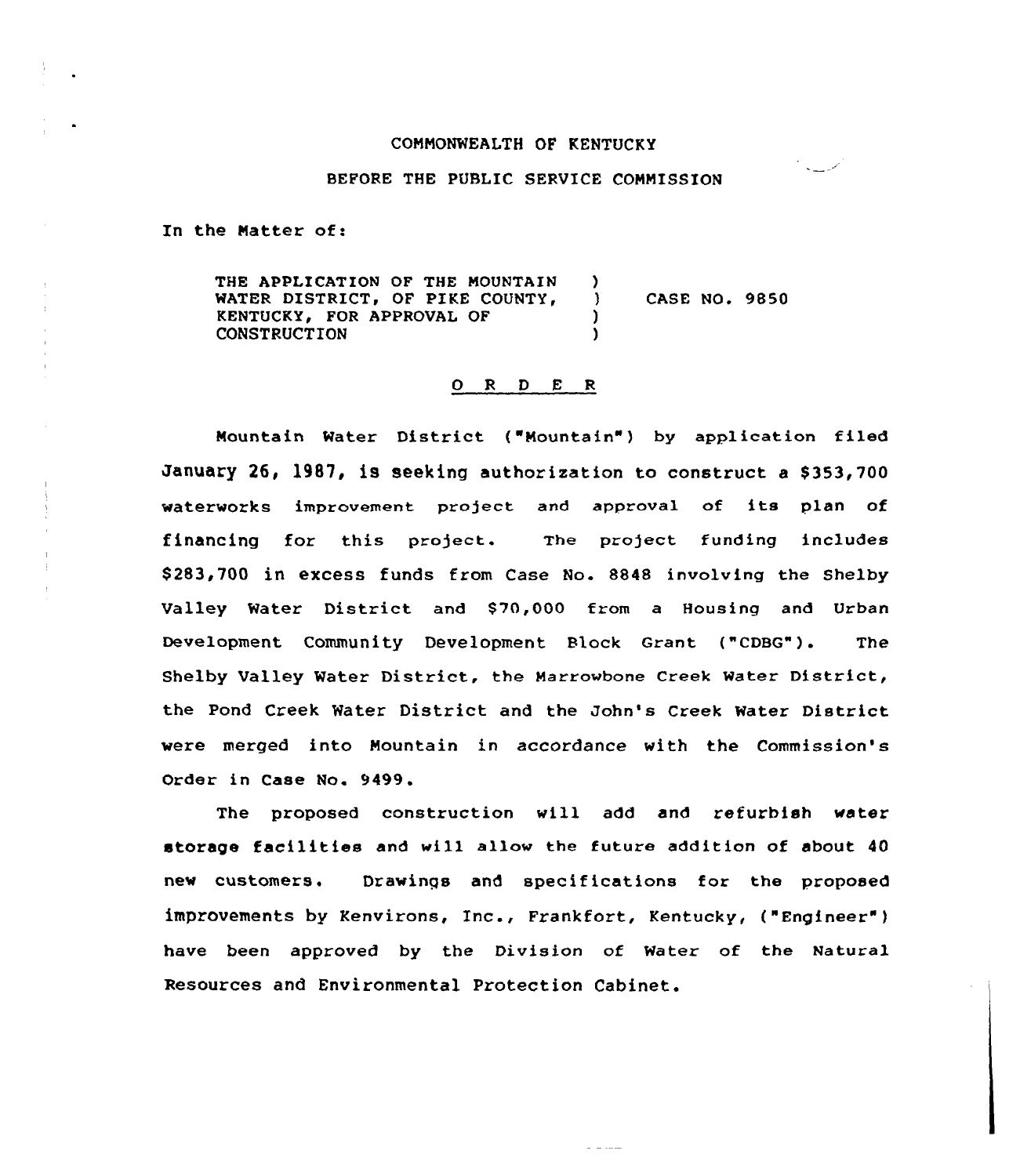## FINDINGS AND ORDERS

The Commission, after cansideration af the evidence of record, and being advised, is of the opinion and finds that:

1. Public convenience and necessity require that the construction proposed in the applieatian be performed and that a certificate of public convenience and necessity be granted.

2. The proposed construction consists of <sup>a</sup> 200,000-gallon water storage tank, refurbishing of the existing water storage tanks at Ralfpit and Lookout, the installation of an altitude valve at the Wolfpit water storage tank, approximately 1.1 miles of 8-, 6-, and 4-inch diametex pipelines, and related appurtenances. The low bids totaled \$299,600 which will require about \$353,700 aftex allowances are made for fees, contingencies, and other indirect costs.

3. hny deviations from the construction herein appxoved which could adversely affect service to any customer should be done only with the prior approval of the Commission.

Mountain should furnish duly verified documentation of 4. the total cost of this project including the cost of construction and all other capitalized costs (engineering, legal, administrative, etc. } within <sup>60</sup> days of the date that construction is substantially completed. Said construction costs should be classified into appropriate plant accounts in accordance with the Uniform System of hccounts for Water Utilities prescribed by the Commission.

5. Mountain's contract with its Engineer should require the provision of full-time resident inspection under the general

 $-2-$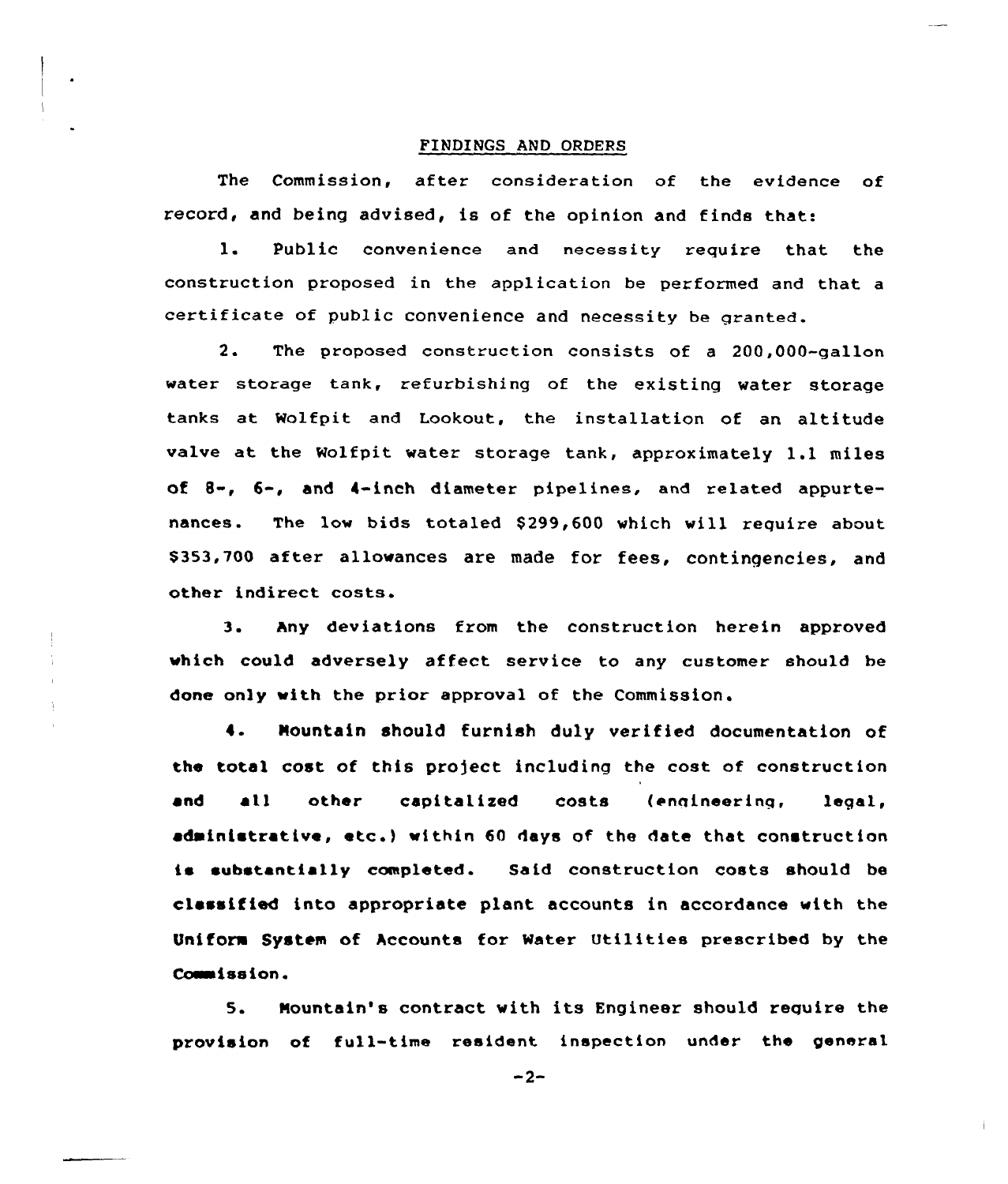supervision of a professional engineer with a Kentucky registration in civil or mechanical engineering, to ensure that the construction work is done in accordance with the contract drawings and specifications and in conformance with the best practices of the construction trades involved in the project.

6. Nountain should require the Engineer to furnish <sup>a</sup> copy of the "as-built" drawings and a signed statement that the construction has been satisfactorily completed in accordance with the contract plans and specifications within 60 days of the date of substantial completion of this construction.

7. The financing plan proposed by Nountain is for the lawful objects within the corporate purpose of its utility operations, is necessary and appropriate for and consistent with the proper performance of its service to the public and will not impair its ability to perform that service and should, therefore, be approved.

8. The financing secured by Nountain for this project will be needed to pay for the work herein approved. Nountain's financing plan should, therefore, be approved.

IT IS THEREFORE ORDERED that:

1. Nountain be and it hereby is granted <sup>a</sup> certificate of public convenience and necessity to proceed with the proposed construction project as set forth in the drawings and specifications of record herein.

2. Mountain's financing plan consisting of \$283,700 in excess funds from Case No. 8848 and \$ 70,000 in CDBG funds be and it hereby is approved.

 $-3-$